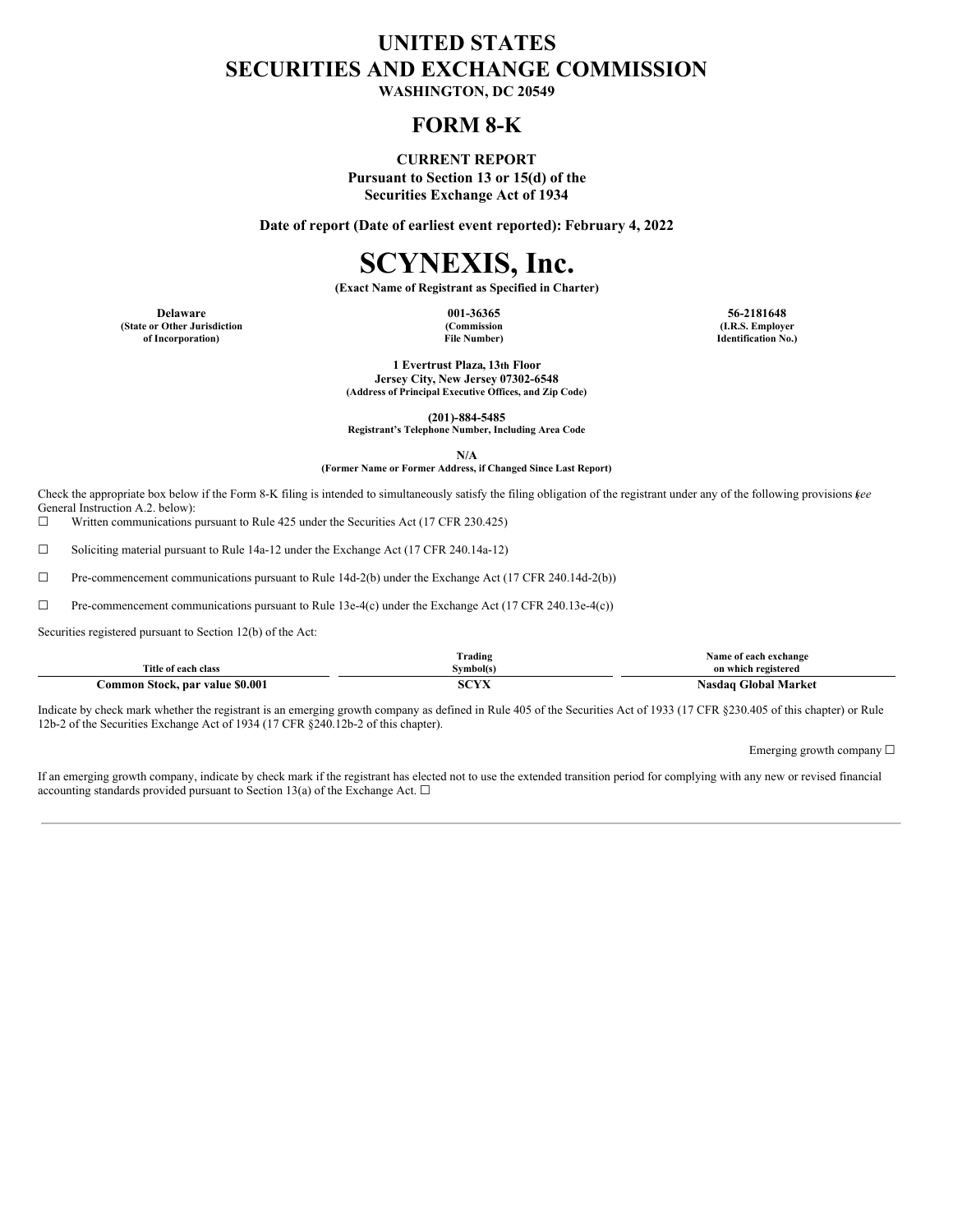## Item 5.02. Departure of Directors or Certain Officers; Election of Directors; Appointment of Certain Officers; Compensatory **Arrangements of Certain Officers**.

On February 4, 2022, the Compensation Committee of the Board of Directors of SCYNEXIS, Inc. granted restricted stock units ("RSUs") to a number of its employees and executive officers, including to Marco Taglietti, M.D., its President and Chief Executive Officer, and David Angulo, M.D., its Chief Medical Officer. The grants were made pursuant to the SCYNEXIS, Inc. 2014 Equity Incentive Plan and a Restricted Stock Unit Award Grant Notice and Award Agreement. The form of Restricted Stock Unit Award Grant Notice and Award Agreement is attached hereto as Exhibit 10.1. The grants to Dr. Taglietti and Dr. Angulo were as follows:

| <b>Executive Officer</b> | <b>Number of Shares</b> | <b>Vesting Schedule</b> |
|--------------------------|-------------------------|-------------------------|
|                          |                         |                         |
| Marco Taglietti, M.D.    | 87.200                  |                         |
|                          |                         |                         |
| David Angulo, M.D.       | 51.100                  |                         |

(1) These RSUs will vest over two years, with 50% vesting each year on the anniversary of the date of grant.

In addition, each of these officers were granted an option to purchase shares of SCYNEXIS common stock (232,000 shares in the case of Dr. Taglietti and 85,000 shares in the case of Dr. Angulo) with an exercise price of \$4.60, the closing price on the date of grant, which will vest in equal monthly installments over 48 months.

## **Item 9.01. Financial Statements and Exhibits.**

| Exhibit No. | Description |
|-------------|-------------|
|-------------|-------------|

| 10.1 | Form of Restricted Stock Unit Grant Notice and Award Agreement |  |  |
|------|----------------------------------------------------------------|--|--|
|      |                                                                |  |  |

104 Cover Page Interactive Data File (formatted as Inline XBRL).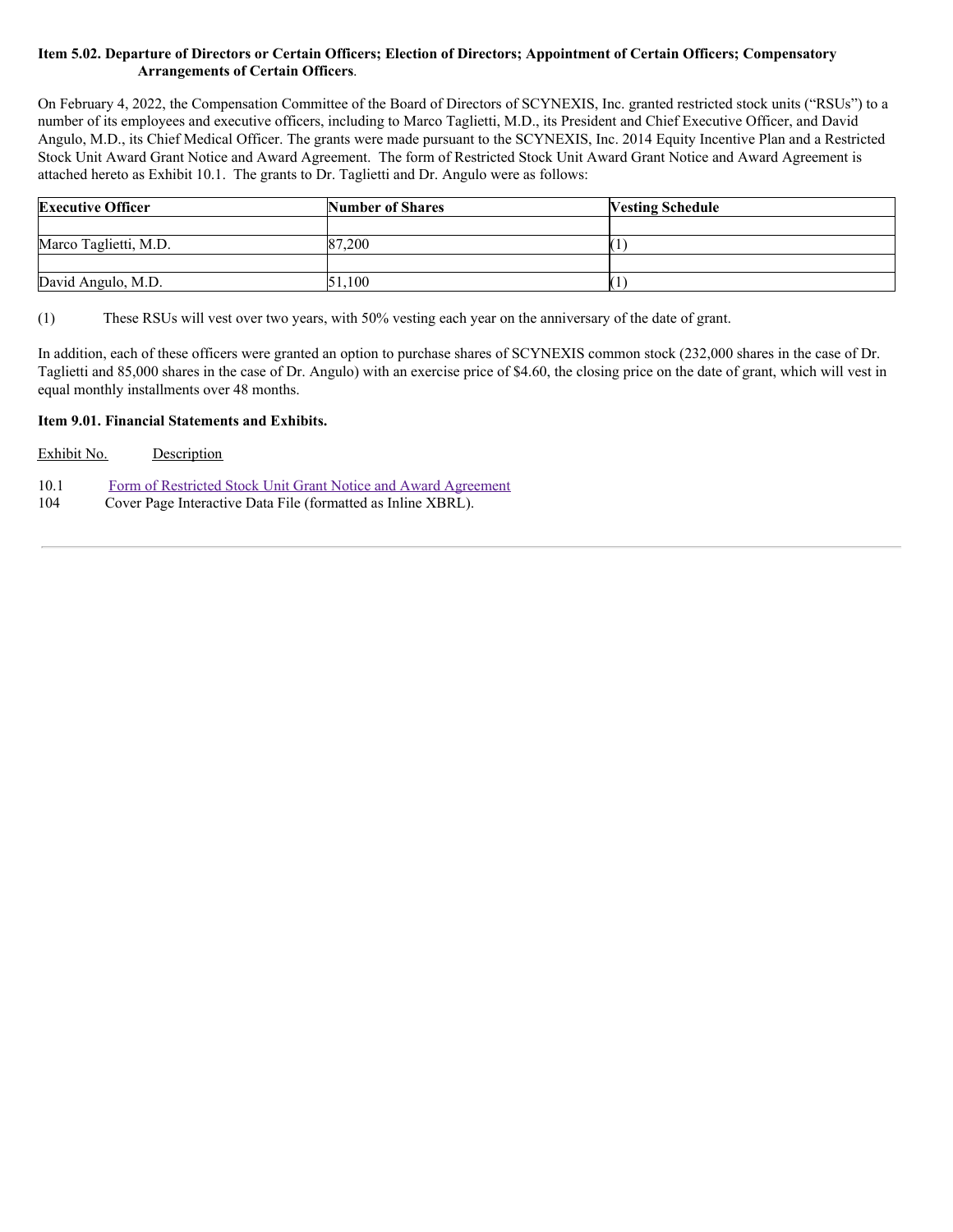## **Signature**

Pursuant to the requirements of the Securities Exchange Act of 1934, the registrant has duly caused this report to be signed on its behalf by the undersigned hereunto duly authorized.

## **SCYNEXIS, Inc.**

Date: February 8, 2022 By: /s/ Marco Taglietti

Name: Marco Taglietti, M.D. Its: Chief Executive Officer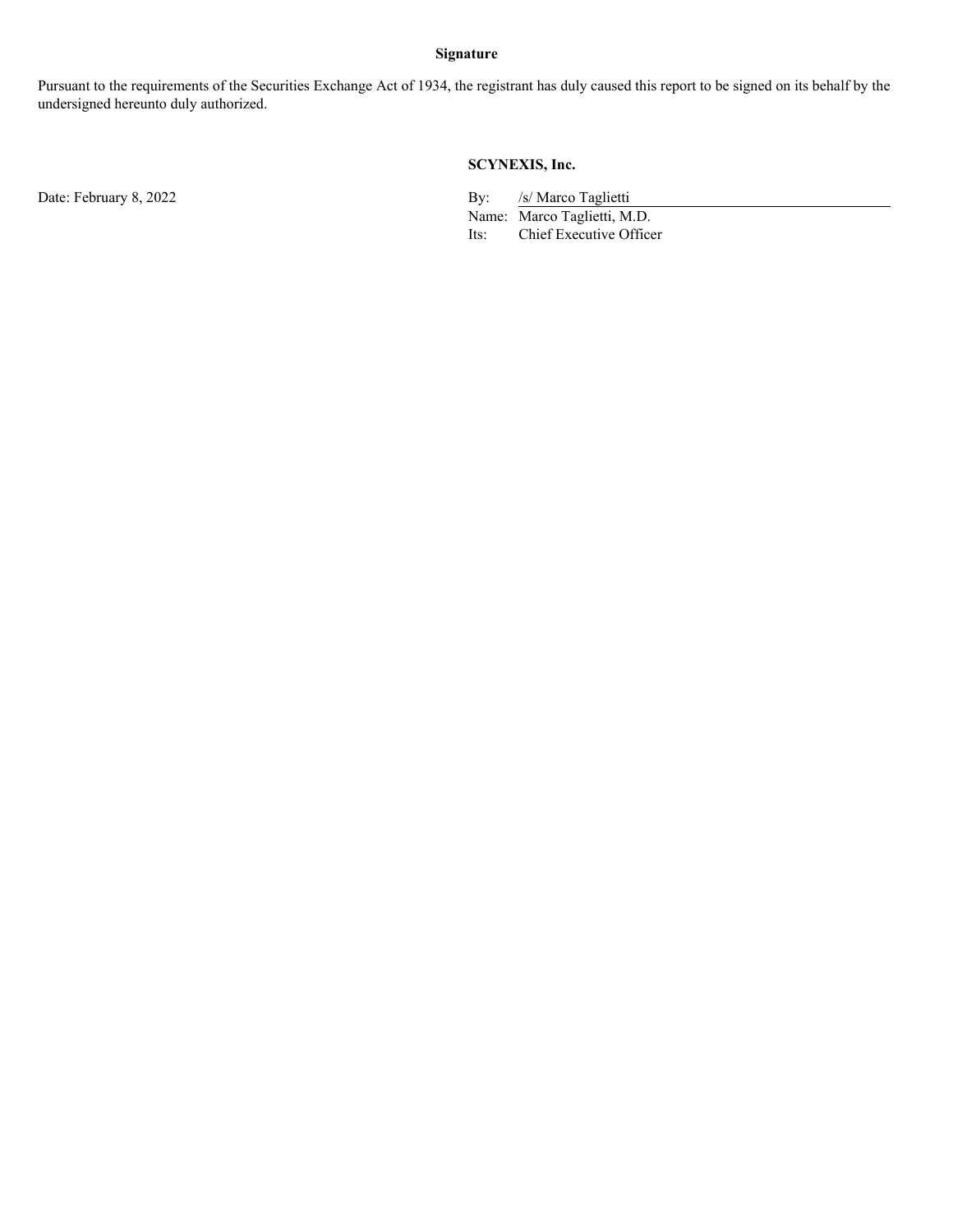## **2014 SCYNEXIS, INC. RESTRICTED STOCK UNIT AWARD GRANT NOTICE 2014 EQUITY INCENTIVE PLAN**

SCYNEXIS, Inc. (the *"Company"*) hereby awards to Participant the number of Restricted Stock Units specified and on the terms set forth below (the*"Award"*). The Award is subject to all of the terms and conditions as set forth in this Restricted Stock Unit Grant Notice (the "Grant Notice"), in the Restricted Stock Unit Award Agreement (the "*Award Agreement*") and in the Company's 2014 Equity Incentive Plan (the *"Plan"*), all of which are attached hereto and incorporated herein in their entirety. Capitalized terms not explicitly defined herein but defined in the Plan or the Award Agreement shall have the meanings set forth in the Plan or the Award Agreement, as applicable. In the event of any conflict between the terms of this Grant Notice, the Award Agreement or the Plan, the terms of the Plan shall control.

**Participant:**

**Employee ID Number:**

**Date of Grant:**

**Vesting Commencement Date:**

**Number of Restricted Stock Units:**

**Settlement Date:** One share of Common Stock of the Company will be issued for each Restricted Stock Unit (subject to any Capitalization Adjustment) that vests at the time set forth in Section 6 of the Award Agreement.

**Vesting Schedule:**

**Additional Terms/Acknowledgements:** Participant acknowledges receipt of, and understands and agrees to, this Restricted Stock Unit Grant Notice, the Restricted Stock Unit Agreement and the Plan. Participant acknowledges and agrees that this Restricted Stock Unit Grant Notice and the Restricted Stock Unit Agreement may not be modified, amended or revised except as provided in the Plan. Participant further acknowledges that as of the Date of Grant, this Restricted Stock Unit Grant Notice, the Restricted Stock Unit Agreement, and the Plan set forth the entire understanding between Participant and the Company regarding this award and supersede all prior oral and written agreements, promises and/or representations on that subject with the exception of (i) restricted stock units previously granted and delivered to Participant, (ii) any compensation recovery policy that is adopted by the Company or is otherwise required by applicable law and (iii) any written employment or severance arrangement that would provide for vesting acceleration of this award upon the terms and conditions set forth therein.

By accepting the Award, Participant acknowledges having received and read the Restricted Stock Unit Grant Notice, the Restricted Stock Unit Award Agreement and the Plan (the "Grant Documents") and agrees to all of the terms and conditions set forth in these documents. Furthermore, by accepting this Award, Participant consents to receive such documents by electronic delivery and to participate in the Plan through an online or electronic system established and maintained by the Company or another third party designated by the Company.

Your electronic signature indicates your agreement to be bound by the terms of this Agreement.

The Participant hereby accepts the Award subject to all of the terms and conditions of this Notice, the Award Agreement and the Plan. Participant consents to receive such documents by electronic delivery and to participate in the Plan through an on-line or electronic system established and maintained by the Company or another third party designated by the Company.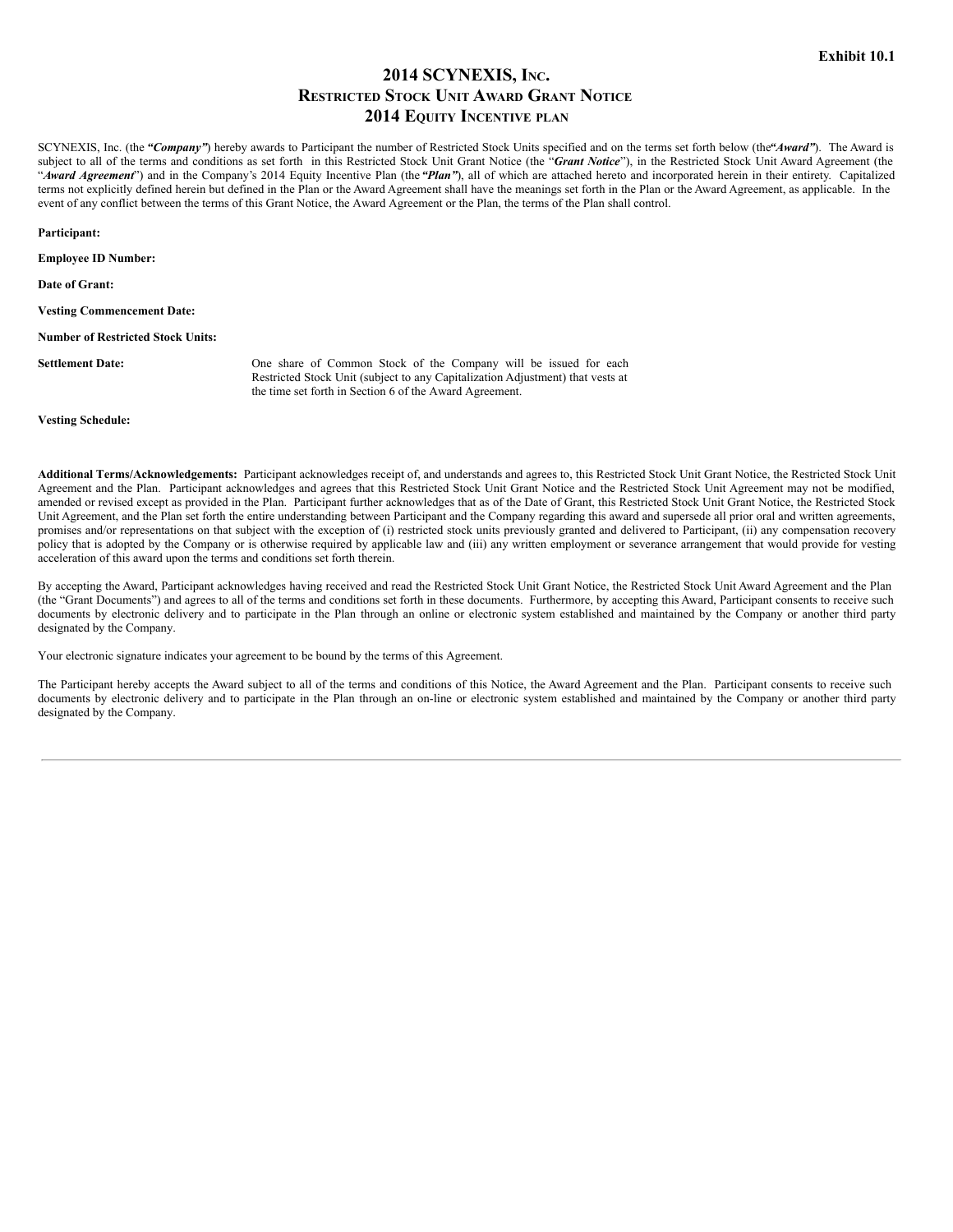SCYNEXIS, INC. PARTICIPANT

By:

Its:

**Attachments**: Award Agreement and 2014 Equity Incentive Plan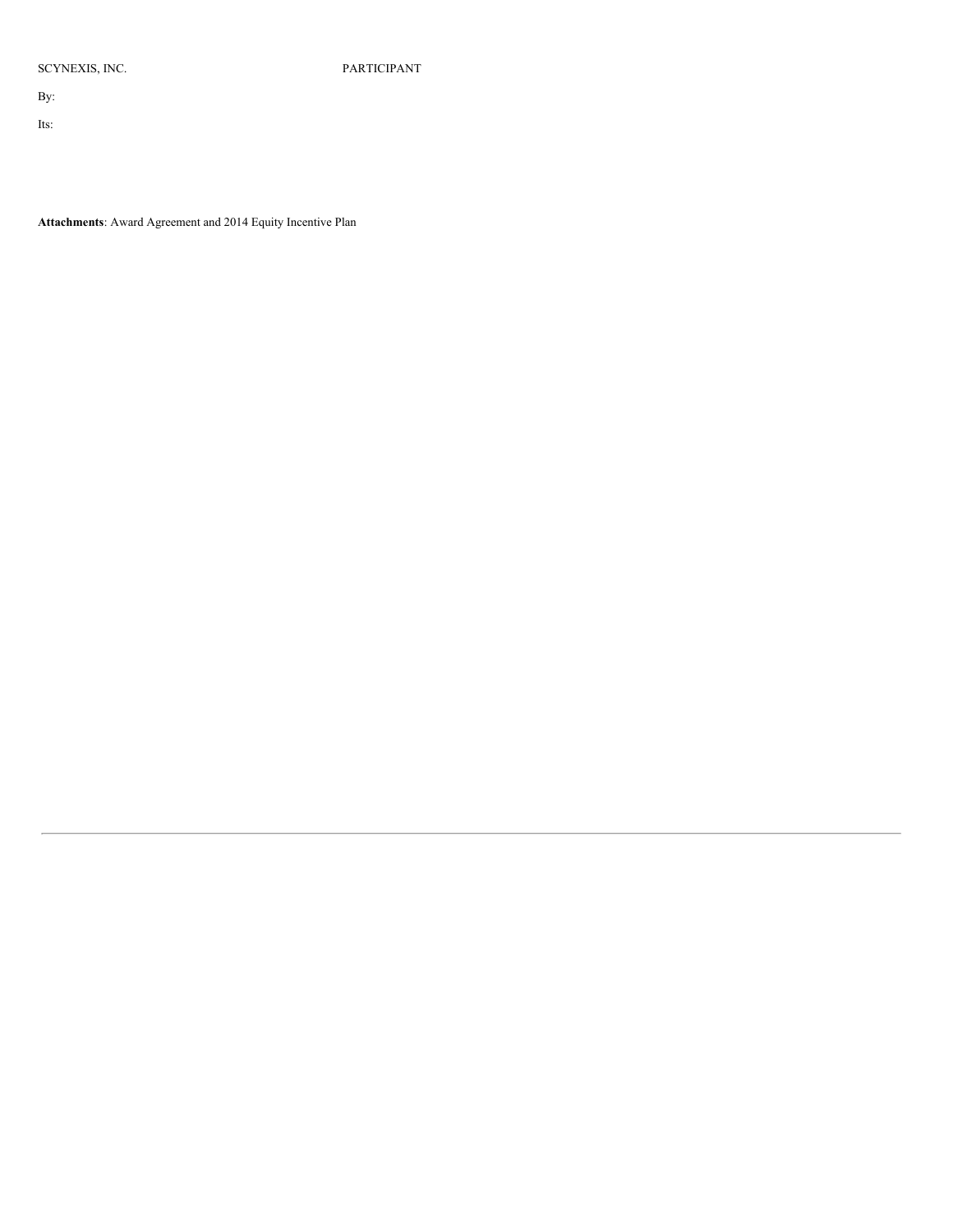## **SCYNEXIS, INC. 2014 EQUITY INCENTIVE PLAN**

## **RESTRICTED STOCK UNIT AWARD AGREEMENT**

Pursuant to the Restricted Stock Unit Grant Notice (the "*Grant Notice*") and this Restricted Stock Unit Award Agreement (the "*Award Agreement*") and in consideration of your services, SCYNEXIS, Inc. (the "*Company*") has awarded you a Restricted Stock Unit Award (the "*Award*") under its 2014 Equity Incentive Plan (the "*Plan*") for the number of Restricted Stock Units indicated in the Grant Notice (the "*Stock Units*"). Capitalized terms not explicitly defined in this Award Agreement or in the Grant Notice but defined in the Plan will have the same definitions as in the Plan.

The details of your Award, in addition to those set forth in the Grant Notice and the Plan are as follows:

**1. Grant of the Award.** This Award represents your right to be issued on a future date one share of the Company's Common Stock for each Stock Unit indicated in the Grant Notice that vests. As of the Date of Grant specified in the Grant Notice, the Company will credit to a bookkeeping account maintained by the Company for your benefit (the "Account") the number of Stock Units subject to the Award. This Award was granted in consideration of your services to the Company.

**2. Vesting.** Subject to the provisions contained herein, your Award will vest, if at all, in accordance with the vesting schedule provided in the Grant Notice. Vesting will cease upon the termination of your Continuous Service for any reason. Upon such termination of your Continuous Service, any Stock Units credited to the Account that were not yet vested on the date of such termination will be forfeited at no cost to the Company and you will have no further right, title or interest in such Stock Units or the shares of Common Stock to be issued in respect of such portion of the Award.

### **3. Number of Stock Units and Shares of Common Stock.**

```
Plan.
```
**(a)** The Stock Units subject to your Award will be adjusted for Capitalization Adjustments, as provided in the

**(b)** Any additional Stock Units and any shares, cash or other property that become subject to the Award pursuant to this Section 3, if any, will be subject, in a manner determined by the Board, to the same forfeiture restrictions, restrictions on transferability, and time and manner of delivery as applicable to the other Stock Units and shares covered by your Award.

**(c)** No fractional shares or rights for fractional shares of Common Stock will be created pursuant to this Section 3. Except as provided in Section 7 or otherwise provided by the Company, any fraction of a share will be rounded down to the nearest whole share.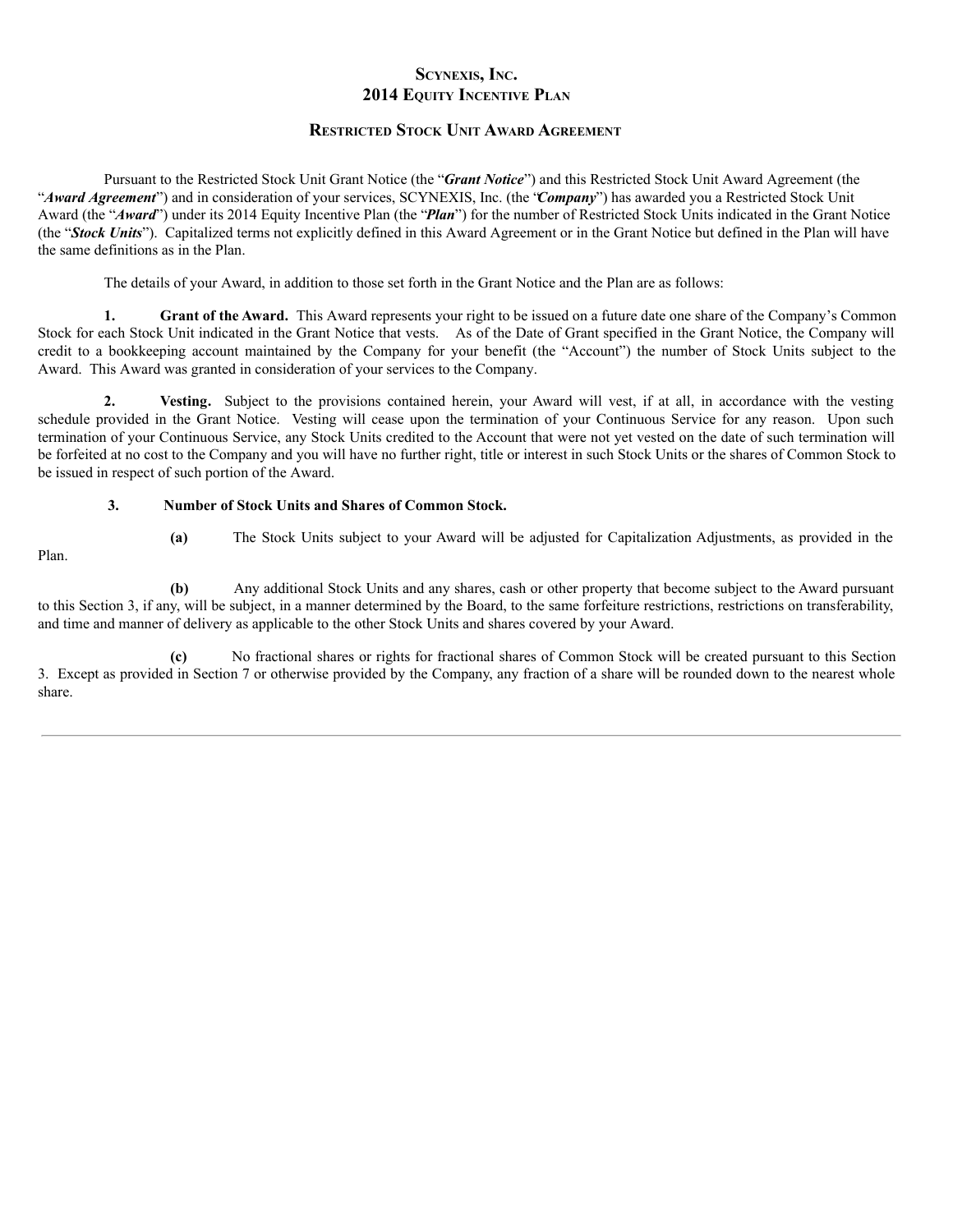**4. Securities Law Compliance.** You will not be issued any Common Stock in respect of your Stock Units or other shares with respect to your Stock Units unless either (i) the shares are registered under the Securities Act, or (ii) the Company has determined that such issuance would be exempt from the registration requirements of the Securities Act. Your Award also must comply with all other applicable laws and regulations governing the Award, and you will not receive such shares if the Company determines that such receipt would not be in material compliance with such laws and regulations.

**5. Transferability.** Prior to the time that shares of Common Stock have been delivered to you, you may not transfer, pledge, sell or otherwise dispose of any portion of the Stock Units or the shares in respect of your Stock Units. For example, you may not use shares that may be issued in respect of your Stock Units as security for a loan, nor may you transfer, pledge, sell or otherwise dispose of such shares. This restriction on transfer will lapse upon delivery to you of shares in respect of your vested Stock Units.

**(a) Death.** Your Stock Units are not transferable other than by will and by the laws of descent and distribution. Upon receiving written permission from the Board or its duly authorized designee, you may, by delivering written notice to the Company, in a form provided by or otherwise satisfactory to the Company and any broker designated by the Company to effect transactions under the Plan, designate a third party who, in the event of your death, will thereafter be entitled to receive any distribution of Common Stock or other consideration to which you were entitled at the time of your death pursuant to this Award Agreement. In the absence of such a designation, your executor or administrator of your estate will be entitled to receive, on behalf of your estate, such Common Stock or other consideration.

**(b) Domestic Relations Orders.** Upon receiving written permission from the Board or its duly authorized designee, and provided that you and the designated transferee enter into transfer and other agreements required by the Company, you may transfer your right to receive the distribution of Common Stock or other consideration under your Stock Units, pursuant to the terms of a domestic relations order, official marital settlement agreement or other divorce or separation instrument as permitted by applicable law that contains the information required by the Company to effectuate the transfer. You are encouraged to discuss with the Company the proposed terms of any such transfer prior to finalizing the domestic relations order or marital settlement agreement to help ensure the required information is contained within the domestic relations order, marital settlement agreement or other divorce or separation instrument. The Company is not obligated to allow you to transfer your Award in connection with your domestic relations order, marital settlement agreement or other divorce or separation instrument.

#### **6. Date of Issuance.**

**(a)** To the extent that your Award is exempt from the application of Section 409A of the Code, the issuance of shares in respect of the Stock Units is intended to comply with Treasury Regulation Section 1.409A-1(b)(4) and will be construed and administered in such a manner.

**(b)** Subject to the satisfaction of the withholding obligations set forth in Section 10 of this Award Agreement, in the event one or more Stock Units vests, the Company will issue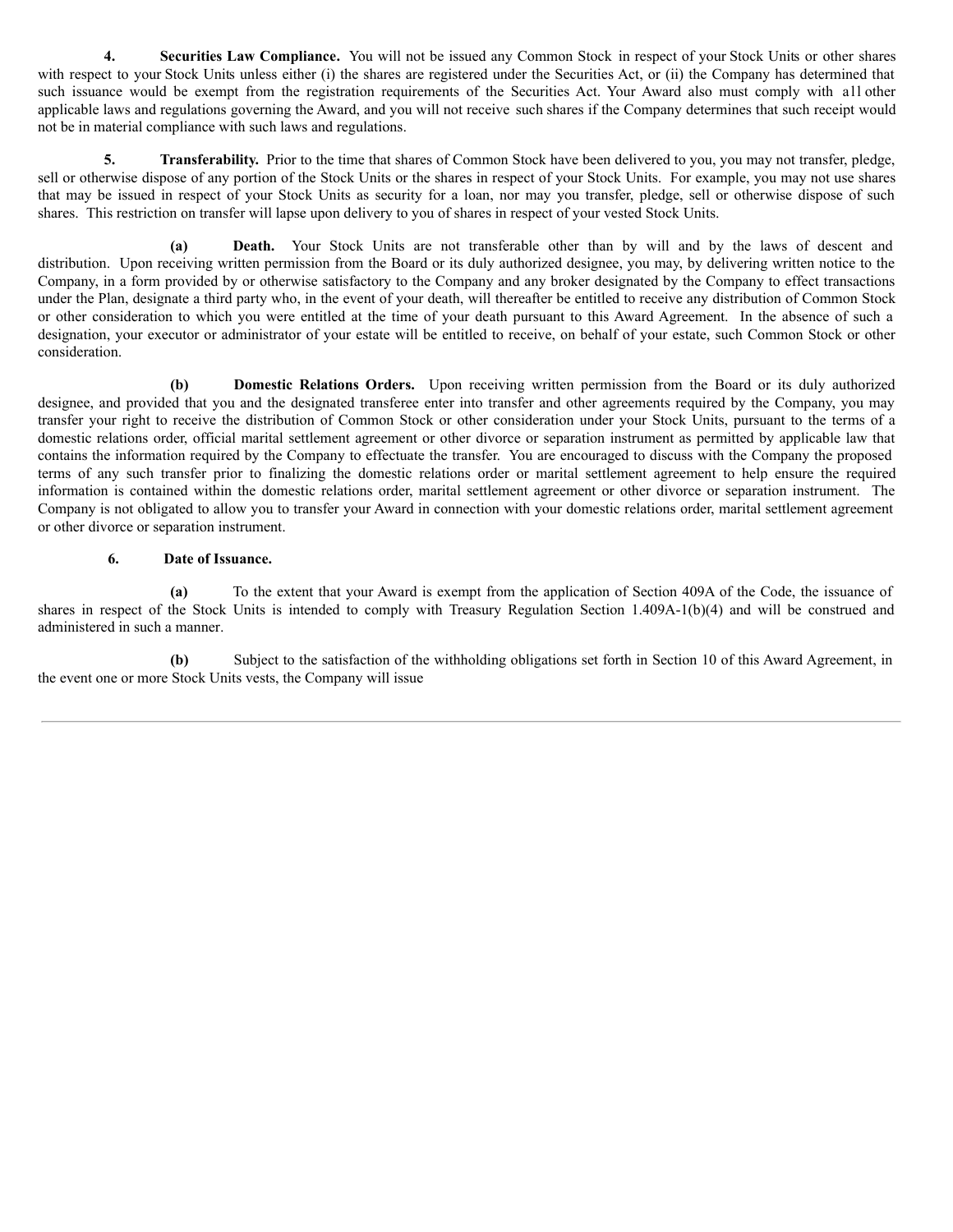<span id="page-7-0"></span>to you, on the vesting date, one share of Common Stock for each Stock Unit that vests and such issuance date is referred to as the "*Original Issuance Date*." If the Original Issuance Date falls on a date that is not a business day, delivery will instead occur on the next following business day.

**(c)** However, if (i) the Original Issuance Date does not occur (1) during an "open window period" applicable to you, as determined by the Company in accordance with the Company's then-effective policy on trading in Company securities, or (2) on a date when you are otherwise permitted to sell shares of Common Stock on an established stock exchange or stock market (including but not limited to under a previously established written trading plan that meets the requirements of Rule 10b5-1 under the Exchange Act and was entered into in compliance with the Company's policies (a "*10b5-1 Plan*")), *and* (ii) the Company elects, prior to the Original Issuance Date, not to satisfy the Withholding Taxes described in Section 10 by withholding shares of Common Stock from the shares otherwise due, on the Original Issuance Date, to you under this Award, then the shares that would otherwise be issued to you on the Original Issuance Date will not be delivered on such Original Issuance Date and will instead be delivered on the first business day when you are not prohibited from selling shares of the Company's Common Stock in the open public market, but in no event later than December 31 of the calendar year in which the Original Issuance Date occurs (that is, the last day of your taxable year in which the Original Issuance Date occurs), or, if and only if permitted in a manner that complies with Treasury Regulation Section 1.409A-1(b)(4), no later than the date that is the later of (i) the 15th day of the third month following the end of the calendar year in which such shares of Common Stock under this Award are no longer subject to a "substantial risk of forfeiture" within the meaning of Treasury Regulation Section 1.409A-1(d) or (ii) the 15th day of the third month following the end of the Company's fiscal year in which such shares of Common Stock under this Award are no longer subject to a "substantial risk of forfeiture" within the meaning of Treasury Regulation Section 1.409A-1(d).

**7. Dividends.** You will receive no benefit or adjustment to your Award or Stock Units with respect to any cash dividend, stock dividend or other distribution that does not constitute a Capitalization Adjustment as provided in the Plan; provided, however, that this sentence will not apply with respect to any shares of Common Stock that are delivered to you in connection with your Award after such shares have been delivered to you.

**8. Restrictive Legends.** The Common Stock issued with respect to your Stock Units will be endorsed with appropriate legends, if any, as determined by the Company.

## **9. Award not a Service Contract.**

**(a)** Except as otherwise provided in a separate, written employment or other agreement between the Company and/or its Affiliates and you, your Continuous Service is not for any specified term and may be terminated by you or by the Company or an Affiliate at any time, for any reason, with or without cause and with or without notice. Nothing in this Award Agreement (including, but not limited to, the vesting of your Stock Units or the issuance of the shares in respect of your Stock Units), the Plan or any covenant of good faith and fair dealing that may be found implicit in this Award Agreement or the Plan will: (i) confer upon you any right to continue in the employ or service of, or affiliation with, the Company or an Affiliate; (ii) constitute any promise or commitment by the Company or an Affiliate regarding the fact or nature of future positions, future work assignments, future compensation or any other term or condition of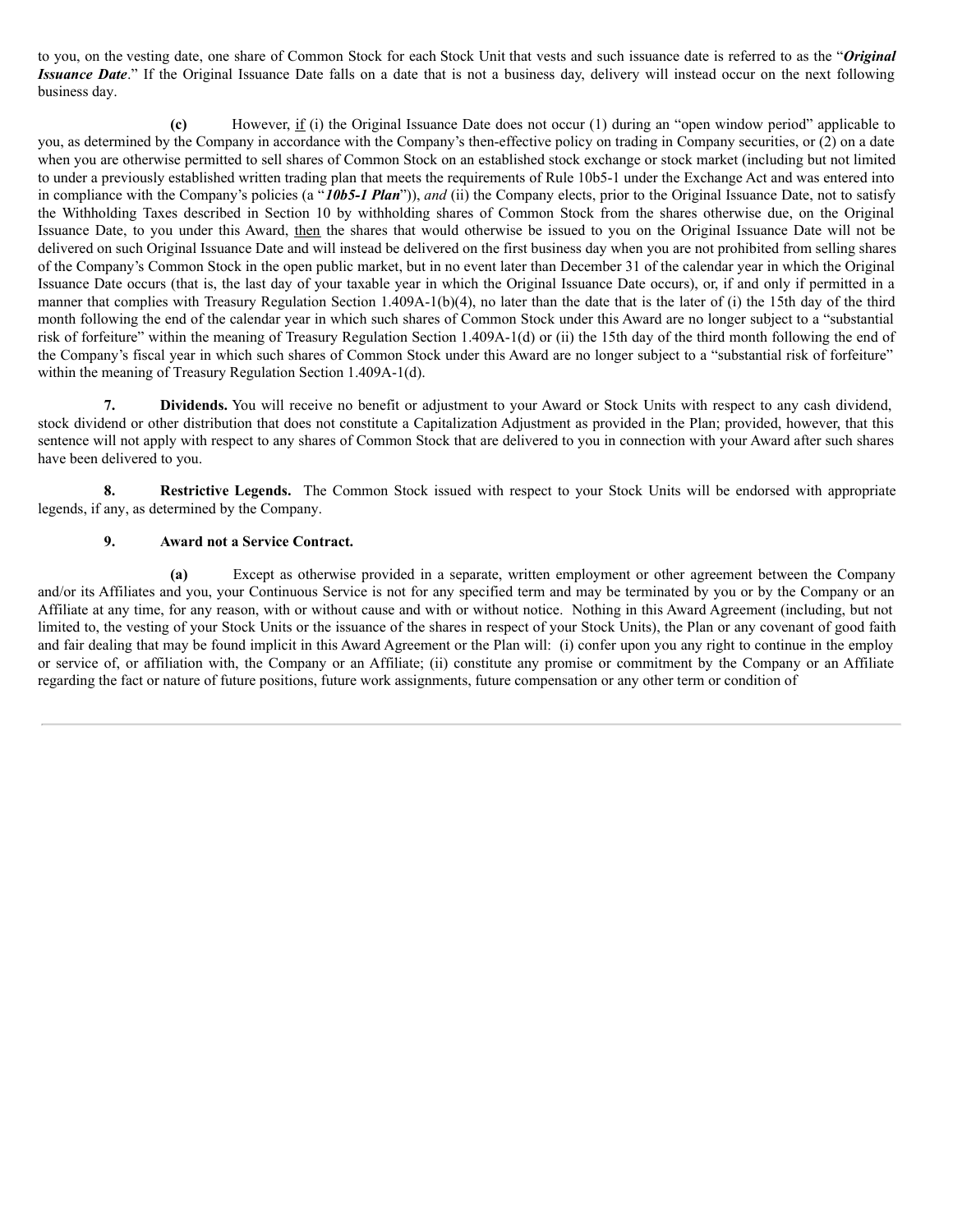employment or affiliation; (iii) confer any right or benefit under thisAward Agreement or the Plan unless such right or benefit has specifically accrued under the terms of this Award Agreement or Plan; or (iv) deprive the Company of the right to terminate you at will and without regard to any future vesting opportunity that you may have.

**(b)** By accepting this Award, you acknowledge and agree that the right to continue vesting in the Award pursuant to the vesting schedule provided in the Grant Notice is earned only by continuing as an employee, director or consultant at the will of the Company or an Affiliate, as applicable (not through the act of being hired, being granted this Award or any other award or benefit) and that the Company has the right to reorganize, sell, spin-out or otherwise restructure one or more of its businesses or Affiliates at any time or from time to time, as it deems appropriate (a "reorganization"). You further acknowledge and agree that such a reorganization could result in the termination of your Continuous Service, or the termination of Affiliate status of your employer and the loss of benefits available to you under this Award Agreement, including but not limited to, the termination of the right to continue vesting in the Award. You further acknowledge and agree that this Award Agreement, the Plan, the transactions contemplated hereunder and the vesting schedule set forth herein or any covenant of good faith and fair dealing that may be found implicit in any of them do not constitute an express or implied promise of continued engagement as an employee or consultant for the term of this Award Agreement, for any period, or at all, and shall not interfere in any way with your right or the Company's right to terminate your Continuous Service at any time, with or without cause and with or without notice.

## **10. Withholding Obligations.**

**(a)** On each vesting date, and on or before the time you receive a distribution of the shares in respect of your Stock Units, and at any other time as reasonably requested by the Company in accordance with applicable tax laws, you hereby authorize any required withholdings from the shares of Common Stock issuable to you and/or otherwise agree to make adequate provision, including in cash, for any sums required to satisfy the federal, state, local and foreign tax withholding obligations of the Company or any Affiliate that arise in connection with your Award (the "*Withholding Taxes* "). Specifically, the Company or an Affiliate may, in its sole discretion, satisfy all or any portion of the Withholding Taxes relating to your Award by any of the following means or by a combination of such means: (i) withholding from any compensation otherwise payable to you by the Company or an Affiliate; (ii) causing you to tender a cash payment; (iii) permitting or requiring you to enter into a "same day sale" commitment with a broker-dealer that is a member of the Financial Industry Regulatory Authority (a "*FINRA Dealer*") whereby you irrevocably elect to sell a portion of the shares to be delivered in connection with your Stock Units to satisfy the Withholding Taxes and whereby the FINRA Dealer irrevocably commits to forward the proceeds necessary to satisfy the Withholding Taxes directly to the Company and/or its Affiliates; or (iv) withholding shares of Common Stock from the shares of Common Stock issued or otherwise issuable to you in connection with your Stock Units with a Fair Market Value (measured as of the date shares of Common Stock are issued to you) equal to the amount of such Withholding Taxes; *provided, however*, that the number of such shares of Common Stock so withheld will not exceed the amount necessary to satisfy the Company's required tax withholding obligations using the minimum statutory withholding rates for federal, state, local and, if applicable, foreign tax purposes, including payroll taxes, that are applicable to supplemental taxable income; and provided further, that to the extent necessary to qualify for an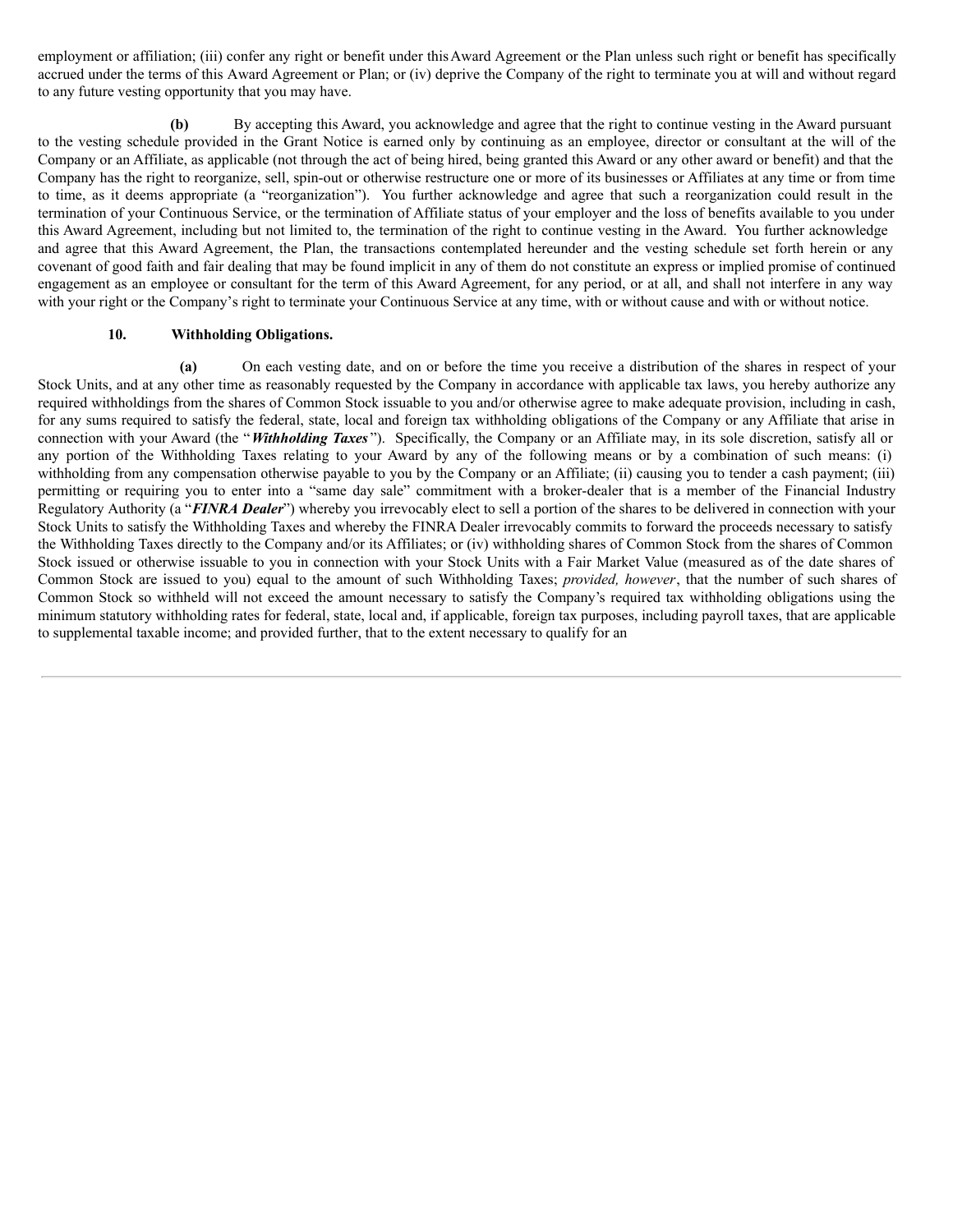exemption from application of Section 16(b) of the Exchange Act, such share withholding procedure shall be subject to the express prior approval of the Board or a duly authorized committee thereof.

**(b)** Unless the Withholding Taxes of the Company and/or any Affiliate are satisfied, the Company will have no obligation to deliver to you any Common Stock or other consideration pursuant to this Award.

**(c)** In the event the Company's obligation to withhold arises prior to the delivery to you of Common Stock or it is determined after the delivery of Common Stock to you that the amount of the Company's withholding obligation was greater than the amount withheld by the Company, you agree to indemnify and hold the Company harmless from any failure by the Company to withhold the proper amount.

**11. Unsecured Obligation.** Your Award is unfunded, and as a holder of vested Stock Units, you will be considered an unsecured creditor of the Company with respect to the Company's obligation, if any, to issue shares or other property pursuant to this Award Agreement. You will not have voting or any other rights as a shareholder of the Company with respect to the shares to be issued pursuant to this Award Agreement until such shares are issued to you. Upon such issuance, you will obtain full voting and other rights as a shareholder of the Company. Nothing contained in this Award Agreement, and no action taken pursuant to its provisions, will create or be construed to create a trust of any kind or a fiduciary relationship between you and the Company or any other person.

**12. Other Documents**. You hereby acknowledge receipt of and the right to receive a document providing the information required by Rule 428(b)(1) promulgated under the Securities Act, which includes the Plan prospectus. In addition, you acknowledge receipt of the Company's policy permitting certain individuals to sell shares only during certain "window" periods and the Company's insider trading policy, in effect from time to time.

**13. Notices.** Any notices provided for in this Award Agreement or the Plan will be given in writing (including electronically) and will be deemed effectively given upon receipt or, in the case of notices delivered by the Company to you, five days after deposit in the United States mail, postage prepaid, addressed to you at the last address you provided to the Company. The Company may, in its sole discretion, decide to deliver any documents related to participation in the Plan and this Award by electronic means or to request your consent to participate in the Plan by electronic means. By accepting this Award, you consent to receive such documents by electronic delivery and to participate in the Plan through an on-line or electronic system established and maintained by the Company or another third party designated by the Company.

**14. Personal Data**. You understand that your employer, if applicable, the Company, and/or its Affiliates hold certain personal information about you, including but not limited to your name, home address, telephone number, date of birth, social security or equivalent tax identification number, salary, nationality, job title, and details of your Award (the *"Personal Data"*). Certain Personal Data may also constitute *"Sensitive Personal Data"* or similar classification under applicable local law and be subject to additional restrictions on collection, processing and use of the same under such laws. Such data include but are not limited to Personal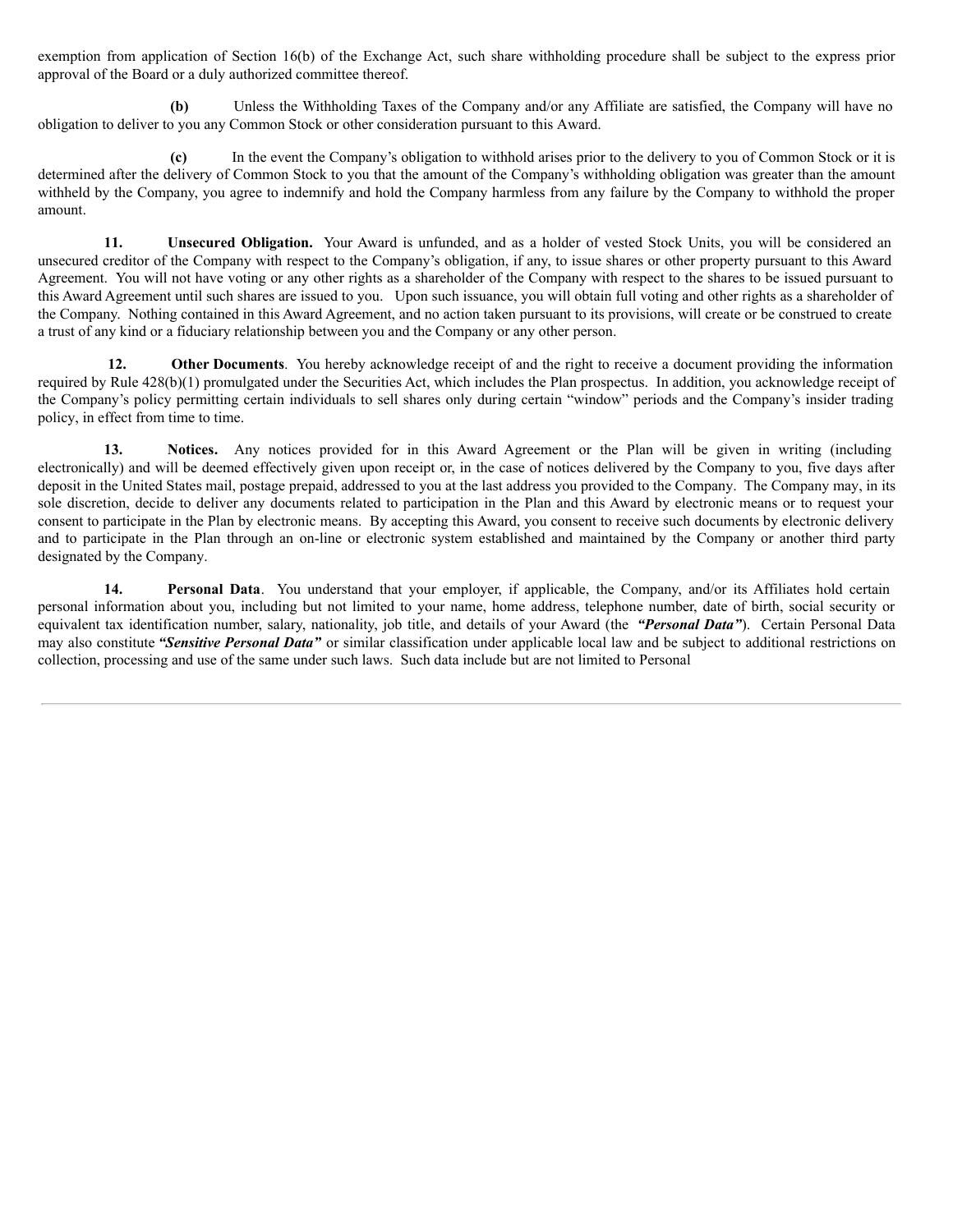Data and any changes thereto, and other appropriate personal and financial data about you. You hereby provide express consent to the Company or its Affiliates to collect, hold, and process any such Personal Data and Sensitive Personal Data. You also hereby provide express consent to the Company and/or its Affiliates to transfer any such Personal Data and Sensitive Personal Data outside the country in which you are employed or retained, including transfers to the United States, if applicable. The legal persons for whom such Personal Data are intended are the Company and any broker company providing services to the Company in connection with the administration of the Plan. You have been informed of your right to access and correct your Personal Data and/or Sensitive Personal Data by applying to the Company.

## **15. Additional Acknowledgements.** You hereby consent and acknowledge that:

**(a)** Participation in the Plan is voluntary and therefore you must accept the terms and conditions of the Plan and this Award Agreement and Grant Notice as a condition to participating in the Plan and receipt of this Award. This Award and any other awards under the Plan are voluntary and occasional and do not create any contractual or other right to receive future awards or other benefits in lieu of future awards, even if similar awards have been granted repeatedly in the past. All determinations with respect to any such future awards, including, but not limited to, the time or times when such awards are made, the size of such awards and performance and other conditions applied to the awards, will be at the sole discretion of the Company.

**(b)** The future value of your Award is unknown and cannot be predicted with certainty. You do not have, and will not assert, any claim or entitlement to compensation, indemnity or damages arising from the termination of this Award or diminution in value of this Award and you irrevocably release the Company, its Affiliates and, if applicable, your employer, if different from the Company, from any such claim that may arise.

**(c)** The rights and obligations of the Company under your Award will be transferable to any one or more persons or entities, and all covenants and agreements hereunder will inure to the benefit of, and be enforceable by the Company's successors and assigns.

**(d)** Upon request, you agree to execute any further documents or instruments necessary or desirable in the sole determination of the Company to carry out the purposes or intent of your Award.

**(e)** You have reviewed your Award in its entirety, have had an opportunity to obtain the advice of counsel prior to executing and accepting your Award, and fully understand all provisions of your Award.

**(f)** This Award Agreement will be subject to all applicable laws, rules, and regulations, and to such approvals by any governmental agencies or national securities exchanges as may be required.

**(g)** All obligations of the Company under the Plan and this Award Agreement will be binding on any successor to the Company, whether the existence of such successor is the result of a direct or indirect purchase, merger, consolidation, or otherwise, of all or substantially all of the business and/or assets of the Company.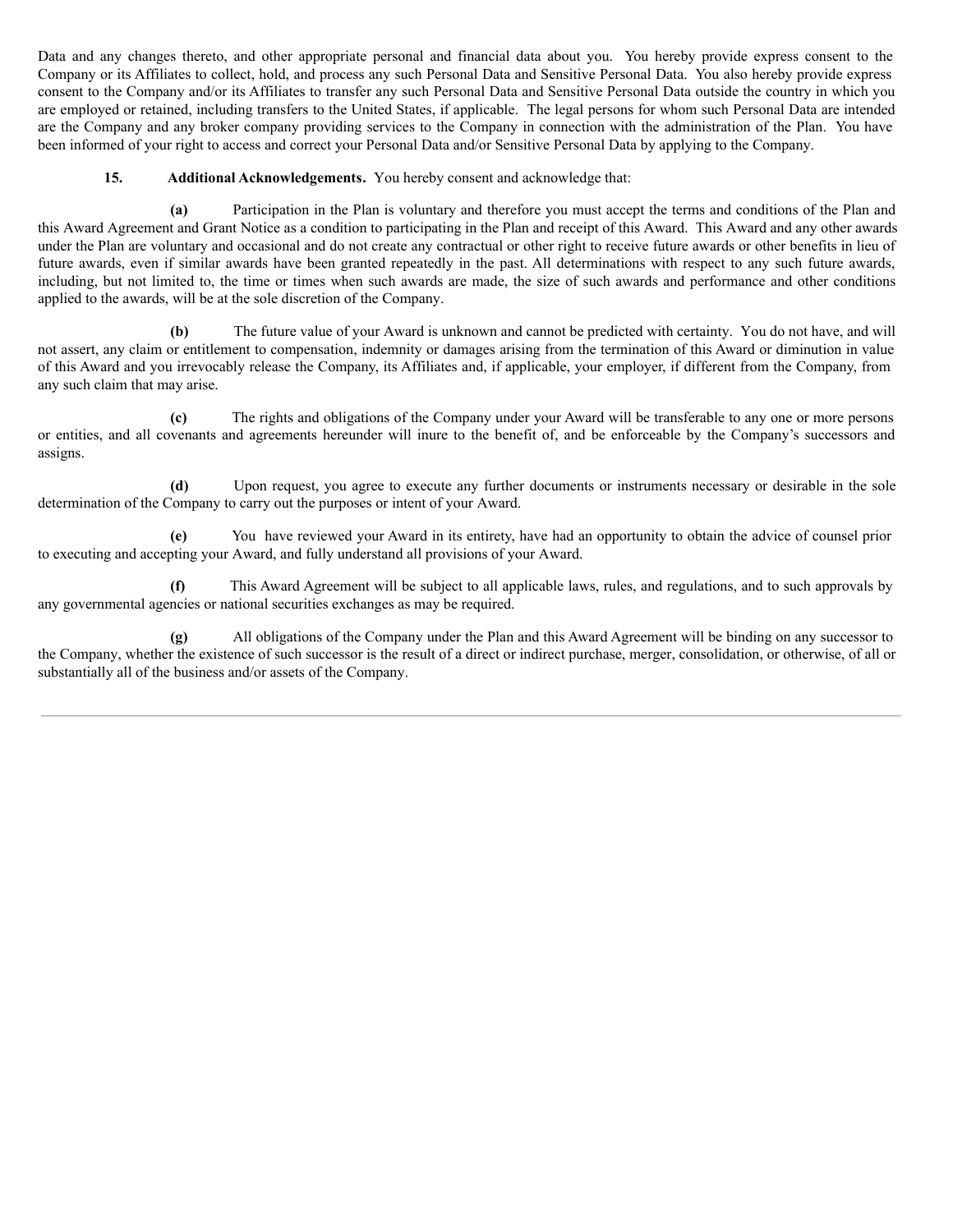**16. Governing Plan Document.** Your Award is subject to all the provisions of the Plan, the provisions of which are hereby made a part of your Award, and is further subject to all interpretations, amendments, rules and regulations which may from time to time be promulgated and adopted pursuant to the Plan. In addition, your Award will be subject to recoupment in accordance with any clawback policy that the Company has adopted or any clawback policy that the Company is required to adopt pursuant to the listing standards of any national securities exchange or association on which the Company's securities are listed or as is otherwise required by the Dodd–Frank Wall Street Reform and Consumer Protection Act or other applicable law. No recovery of compensation under such a clawback policy will be an event giving rise to a right to resign for "good reason" or "constructive termination" (or similar term) under any plan of or agreement with the Company. Except as expressly provided in this Award Agreement or the Grant Notice, in the event of any conflict between the provisions of your Award and those of the Plan, the provisions of the Plan will control.

**17. Severability.** If all or any part of this Award Agreement or the Plan is declared by any court or governmental authority to be unlawful or invalid, such unlawfulness or invalidity will not invalidate any portion of this Award Agreement or the Plan not declared to be unlawful or invalid. Any Section of this Award Agreement (or part of such a Section) so declared to be unlawful or invalid will, if possible, be construed in a manner which will give effect to the terms of such Section or part of a Section to the fullest extent possible while remaining lawful and valid.

**18. Effect on Other Employee Benefit Plans.** The value of the Award subject to this Award Agreement will not be included as compensation, earnings, salaries, or other similar terms used when calculating the Employee's benefits under any employee benefit plan sponsored by the Company or any Affiliate, except as such plan otherwise expressly provides. The Company expressly reserves its rights to amend, modify, or terminate any of the Company's or any Affiliate's employee benefit plans.

**19. Amendment.** Any amendment to this Award Agreement must be in writing, signed by a duly authorized representative of the Company. The Board reserves the right to amend this Award Agreement in any way it may deem necessary or advisable to carry out the purpose of the grant as a result of any change in applicable laws or regulations or any future law, regulation, interpretation, ruling, or judicial decision.

**20. Compliance with Section 409A of the Code***.* This Award is intended to be exempt from the application of Section 409A of the Code, including but not limited to by reason of complying with the "short-term deferral" rule set forth in Treasury Regulation Section 1.409A-1(b)(4) and any ambiguities herein shall be interpreted accordingly. However, if this Award fails to satisfy the requirements of the short-term deferral rule and is otherwise not exempt from, and therefore deemed to be deferred compensation subject to, Section 409A of the Code, this Award shall comply with Section 409A of the Code to the extent necessary to avoid adverse personal tax consequences and any ambiguities herein shall be interpreted accordingly. To the extent this Award is subject to Section 409A of the Code and if you are a "Specified Employee" (within the meaning set forth Section 409A(a)(2)(B)(i) of the Code) as of the date of your separation from service (within the meaning of Treasury Regulation Section 1.409A-1(h)), then the issuance of any shares that would otherwise be made upon the date of the separation from service or within the first six months thereafter will not be made on the originally scheduled dates and will instead be